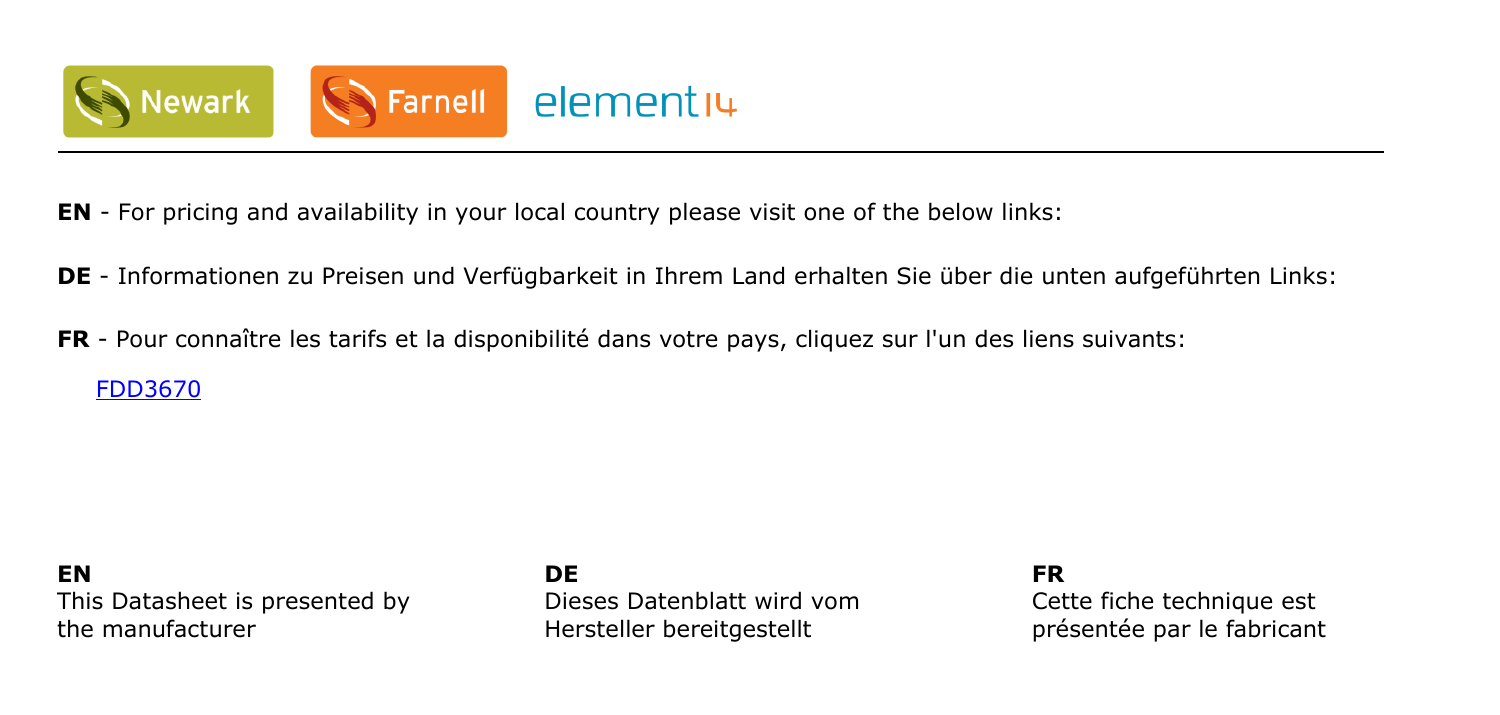## FAIRCHILD SEMICONDUCTOR IM

## **100V N-Channel PowerTrench<sup>Ò</sup> MOSFET**

## **General Description**

**FDD3670**

This N-Channel MOSFET has been designed specifically to improve the overall efficiency of DC/DC converters using either synchronous or conventional switching PWM controllers.

These MOSFETs feature faster switching and lower gate charge than other MOSFETs with comparable  $\bar{R}_{DS(ON)}$  specifications.

The result is a MOSFET that is easy and safer to drive (even at very high frequencies), and DC/DC power supply designs with higher overall efficiency.

## **Features**

- 34 A, 100 V.  $R_{DS(ON)} = 32 \text{ m}\Omega \text{ } \textcircled{2}$  V<sub>GS</sub> = 10 V  $R_{DS(ON)} = 35 \text{ m}\Omega \text{ @ } V_{GS} = 6 \text{ V}$
- Low gate charge (57 nC typical)
- Fast switching speed
- High performance trench technology for extremely low R<sub>DS(ON)</sub>
- High power and current handling capability





## **Absolute Maximum Ratings TA=25°C unless otherwise noted**

| Symbol                                               | <b>Parameter</b>                                                               |           | <b>Ratings</b>  | <b>Units</b> |  |
|------------------------------------------------------|--------------------------------------------------------------------------------|-----------|-----------------|--------------|--|
| V <sub>DSS</sub>                                     | Drain-Source Voltage                                                           |           | 100             |              |  |
| $V$ <sub>GSS</sub>                                   | Gate-Source Voltage                                                            |           | ±20             |              |  |
| b                                                    | Drain Current - Continuous                                                     | (Note 1)  | 34              |              |  |
|                                                      | Drain Current - Pulsed                                                         | (Note 3)  | 100             |              |  |
| $P_{D}$                                              | Maximum Power Dissipation $\textcircled{2}$ T <sub>c</sub> = 25 <sup>o</sup> C | (Note 1)  | 83              | W            |  |
|                                                      | @ T <sub>A</sub> = 25 °C                                                       | (Note 1a) | 3.8             |              |  |
|                                                      | @ $T_A = 25^{\circ}C$                                                          | (Note 1b) | 1.6             |              |  |
| $\mathsf{T}_\mathsf{J},\, \mathsf{T}_{\mathsf{STG}}$ | Operating and Storage Junction Temperature Range                               |           | $-55$ to $+175$ | °C           |  |

## **Thermal Characteristics**

| <b>Rejc</b> | Thermal Resistance, Junction-to-Case    | (Note 1)  | ں. | ℃⁄W  |
|-------------|-----------------------------------------|-----------|----|------|
| ≺θJA        | Thermal Resistance, Junction-to-Ambient | (Note 1b) | 96 | °C/W |

## **Package Marking and Ordering Information**

| <b>Device Marking</b> | <b>Device</b> | <b>Reel Size</b> | <b>Tape width</b> | Quantity   |
|-----------------------|---------------|------------------|-------------------|------------|
| FDD3670               | FDD3670       | 1 2"             | 16mm              | 2500 units |
|                       |               |                  |                   |            |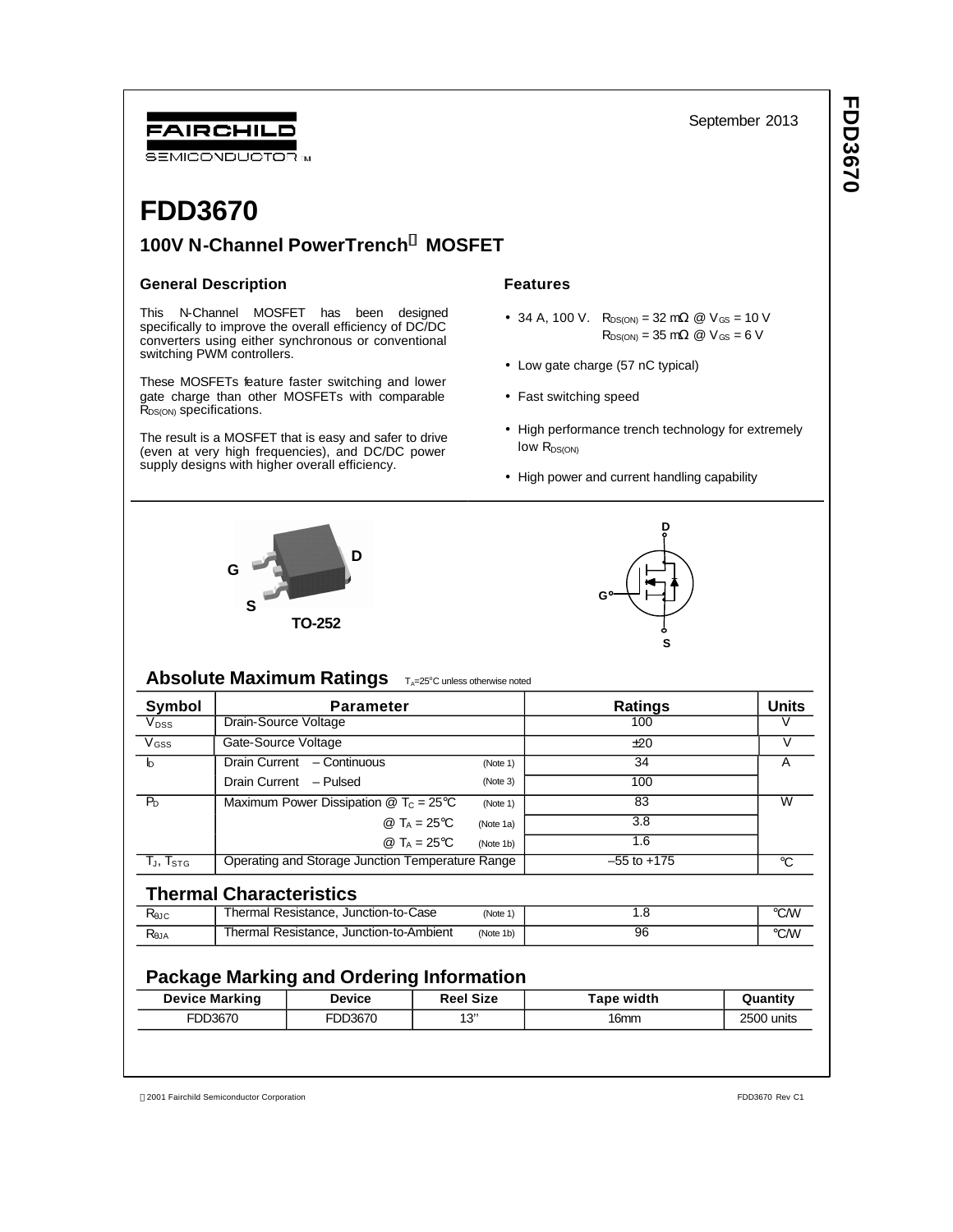**FDD3670 FDD3670**

| Symbol                       | <b>Parameter</b>                                                                                                                                                                                                                                                                                         | <b>Test Conditions</b>                                                              | Min | <b>Typ</b> | Max      | <b>Units</b>        |
|------------------------------|----------------------------------------------------------------------------------------------------------------------------------------------------------------------------------------------------------------------------------------------------------------------------------------------------------|-------------------------------------------------------------------------------------|-----|------------|----------|---------------------|
|                              | <b>Drain-Source Avalanche Ratings (Note 2)</b>                                                                                                                                                                                                                                                           |                                                                                     |     |            |          |                     |
| W <sub>DSS</sub>             | Single Pulse Drain-Source                                                                                                                                                                                                                                                                                | $V_{DD} = 50 V$ ,<br>$h = 7.3 A$                                                    |     |            | 360      | mJ                  |
|                              | <b>Avalanche Energy</b>                                                                                                                                                                                                                                                                                  |                                                                                     |     |            |          |                     |
| <b>AR</b>                    | Maximum Drain-Source Avalanche<br>Current                                                                                                                                                                                                                                                                |                                                                                     |     |            | 7.3      | A                   |
|                              | <b>Off Characteristics</b>                                                                                                                                                                                                                                                                               |                                                                                     |     |            |          |                     |
| <b>BV</b> <sub>DSS</sub>     | Drain-Source Breakdown Voltage                                                                                                                                                                                                                                                                           | $V_{GS} = 0 V$ , $I_D = 250 \mu A$                                                  | 100 |            |          | V                   |
| $\Delta$ BV <sub>DSS</sub>   | Breakdown Voltage Temperature                                                                                                                                                                                                                                                                            | $I_D = 250 \mu A$ , Referenced to 25°C                                              |     | 92         |          | mV/°C               |
| $\Delta T_{\rm J}$           | Coefficient                                                                                                                                                                                                                                                                                              |                                                                                     |     |            |          |                     |
| $_{\text{DSS}}$              | Zero Gate Voltage Drain Current                                                                                                                                                                                                                                                                          | $V_{DS} = 80 V$ , $V_{GS} = 0 V$                                                    |     |            | 10       | μA                  |
| <b>I</b> GSSF                | Gate-Body Leakage, Forward                                                                                                                                                                                                                                                                               | $V_{GS} = 20 V$ , $V_{DS} = 0 V$                                                    |     |            | 100      | nA                  |
| <b>I</b> GSSR                | Gate-Body Leakage, Reverse                                                                                                                                                                                                                                                                               | $V_{GS} = -20 V$ , $V_{DS} = 0 V$                                                   |     |            | $-100$   | nA                  |
|                              | <b>On Characteristics</b><br>(Note 2)                                                                                                                                                                                                                                                                    |                                                                                     |     |            |          |                     |
| $V_{GS(th)}$                 | Gate Threshold Voltage                                                                                                                                                                                                                                                                                   | $V_{DS} = V_{GS}$ , $I_D = 250 \mu A$                                               | 2   | 2.5        | 4        | V                   |
| $\overline{\Delta V}$ GS(th) | Gate Threshold Voltage                                                                                                                                                                                                                                                                                   | $I_D = 250 \mu A$ , Referenced to 25°C                                              |     | $-7.2$     |          | $mV$ <sup>c</sup> C |
| ΔTյ                          | <b>Temperature Coefficient</b>                                                                                                                                                                                                                                                                           |                                                                                     |     |            |          |                     |
| $R_{DS(on)}$                 | Static Drain-Source<br>On-Resistance                                                                                                                                                                                                                                                                     | $I_D = 7.3 A$<br>$V_{GS} = 10 V,$<br>$V_{GS}$ = 10 V, $I_D$ = 7.3 A, $T_J$ = 125 °C |     | 22<br>39   | 32<br>56 | $m\Omega$           |
|                              |                                                                                                                                                                                                                                                                                                          | $V_{GS} = 6 V,$ $I_D = 7.0 A$                                                       |     | 24         | 35       |                     |
| $I_{D(on)}$                  | On-State Drain Current                                                                                                                                                                                                                                                                                   | $V_{GS} = 10 V,$ $V_{DS} = 5 V$                                                     | 25  |            |          | Α                   |
| <b>g<sub>FS</sub></b>        | <b>Forward Transconductance</b>                                                                                                                                                                                                                                                                          | $V_{DS} = 5 V$ ,<br>$h = 7.3 A$                                                     | 15  | 31         |          | S                   |
|                              | <b>Dynamic Characteristics</b>                                                                                                                                                                                                                                                                           |                                                                                     |     |            |          |                     |
| $C_{iss}$                    | Input Capacitance                                                                                                                                                                                                                                                                                        | $V_{DS} = 50 V$ , $V_{GS} = 0 V$ ,                                                  |     | 2490       |          | рF                  |
| $C_{\rm oss}$                | <b>Output Capacitance</b>                                                                                                                                                                                                                                                                                | $f = 1.0$ MHz                                                                       |     | 265        |          | рF                  |
| $C_{\text{rss}}$             | Reverse Transfer Capacitance                                                                                                                                                                                                                                                                             |                                                                                     |     | 80         |          | рF                  |
|                              | <b>Switching Characteristics</b><br>(Note 2)                                                                                                                                                                                                                                                             |                                                                                     |     |            |          |                     |
| $t_{d(on)}$                  | Turn-On Delay Time                                                                                                                                                                                                                                                                                       | $V_{DD} = 50 V,$<br>$I_D = 1$ A,                                                    |     | 16         | 26       | ns                  |
| $t_{r}$                      | Turn-On Rise Time                                                                                                                                                                                                                                                                                        | $V_{GS} = 10 V,$<br>$R_{\text{GEN}} = 6 \Omega$                                     |     | 10         | 18       | ns                  |
| $t_{d(off)}$                 | Turn-Off Delay Time                                                                                                                                                                                                                                                                                      |                                                                                     |     | 56         | 84       | ns                  |
| $t_{\rm f}$                  | Turn-Off Fall Time                                                                                                                                                                                                                                                                                       |                                                                                     |     | 25         | 40       | ns                  |
| $Q_q$                        | <b>Total Gate Charge</b>                                                                                                                                                                                                                                                                                 | $V_{DS} = 50 V$ ,<br>$I_D = 7.3 A$ ,                                                |     | 57         | 80       | nС                  |
| $Q_{gs}$                     | Gate-Source Charge                                                                                                                                                                                                                                                                                       | $V$ <sub>GS</sub> = 10 V                                                            |     | 11         |          | пC                  |
| $Q_{\text{gd}}$              | Gate-Drain Charge                                                                                                                                                                                                                                                                                        |                                                                                     |     | 15         |          | nС                  |
|                              |                                                                                                                                                                                                                                                                                                          |                                                                                     |     |            |          |                     |
| ls                           | Drain-Source Diode Characteristics and Maximum Ratings<br>Maximum Continuous Drain-Source Diode Forward Current                                                                                                                                                                                          |                                                                                     |     |            | 2.7      | Α                   |
|                              | Drain-Source Diode Forward                                                                                                                                                                                                                                                                               |                                                                                     |     |            |          |                     |
| $V_{SD}$                     | Voltage                                                                                                                                                                                                                                                                                                  | $V_{GS} = 0$ V, $I_S = 2.7$ A<br>(Note 2)                                           |     | 0.72       | 1.2      | V                   |
| Notes:                       | 1. $R_{\rm fith}$ is the sum of the junction-to-case and case-to-ambient thermal resistance where the case thermal reference is defined as the solder mounting surface of<br>the drain pins. $R_{\text{a,IC}}$ is guaranteed by design while $R_{\text{a,CA}}$ is determined by the user's board design. |                                                                                     |     |            |          |                     |

Scale 1 : 1 on letter size paper

Pulse Test: Pulse Width < 300μs, Duty Cycle < 2.0% **2.**

**3.** Pulse Id refers to Figure.9 Forward Bias Safe Operation Area.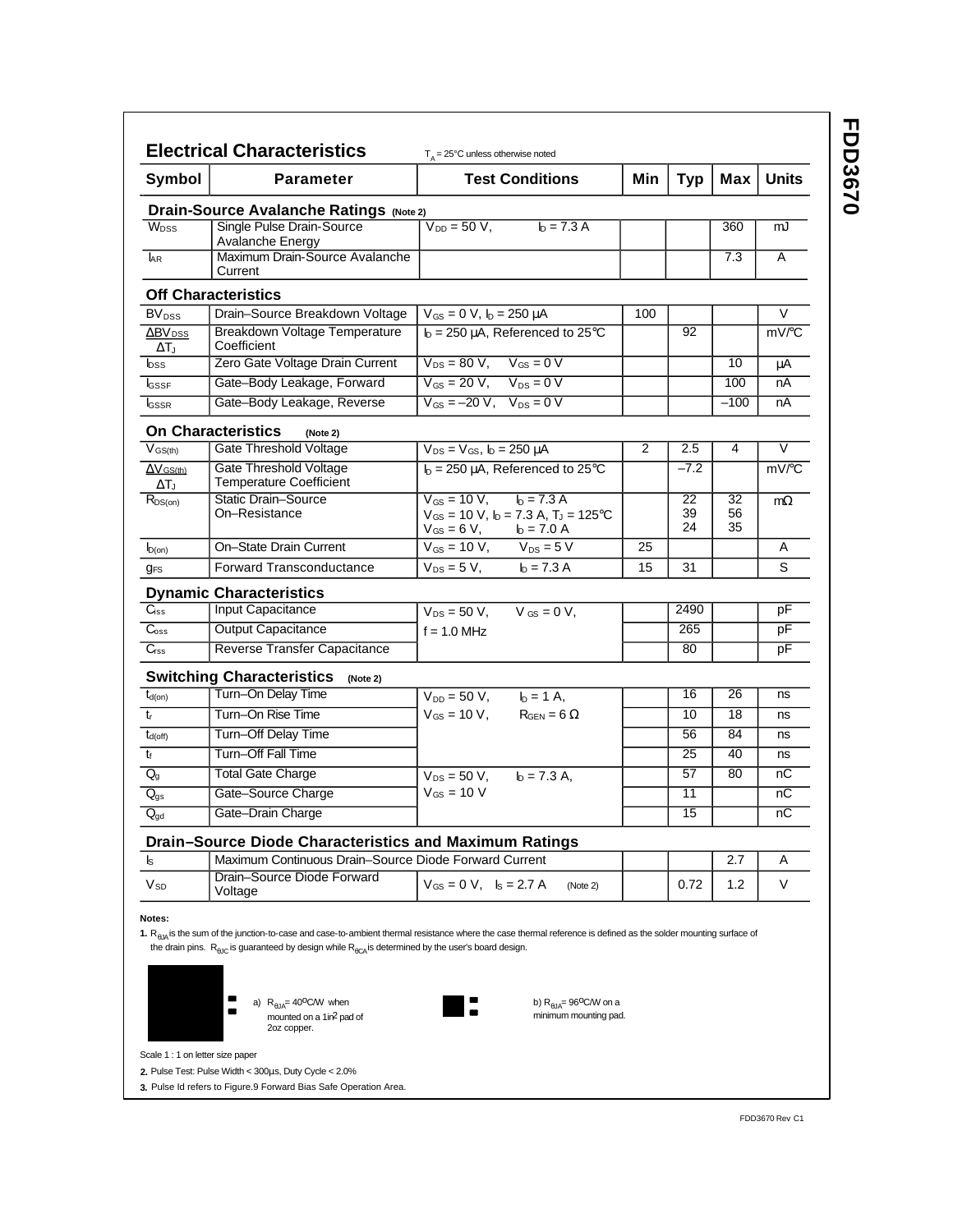

# **FDD3670 FDD3670**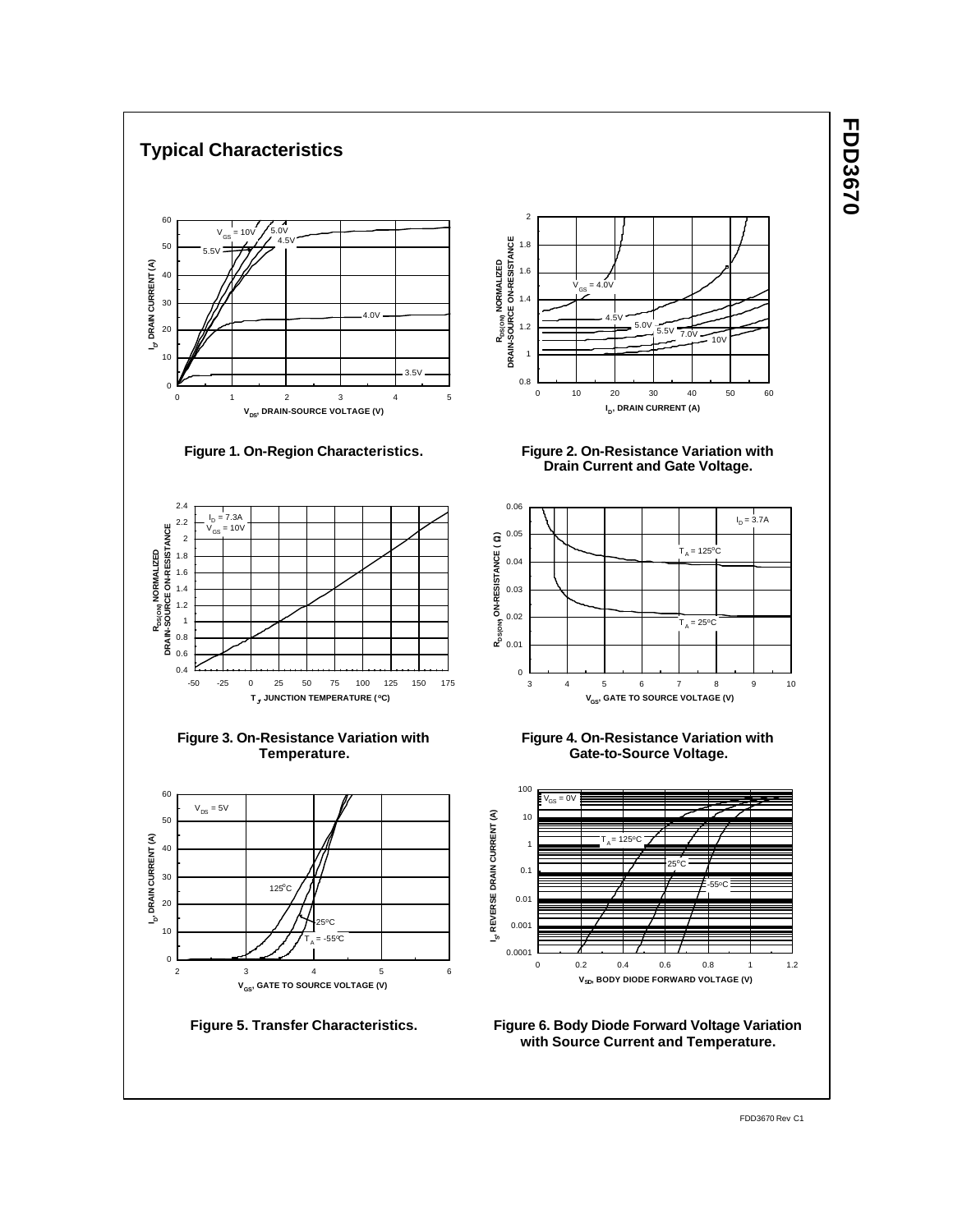

# **FDD3670 FDD3670**

FDD3670 Rev C1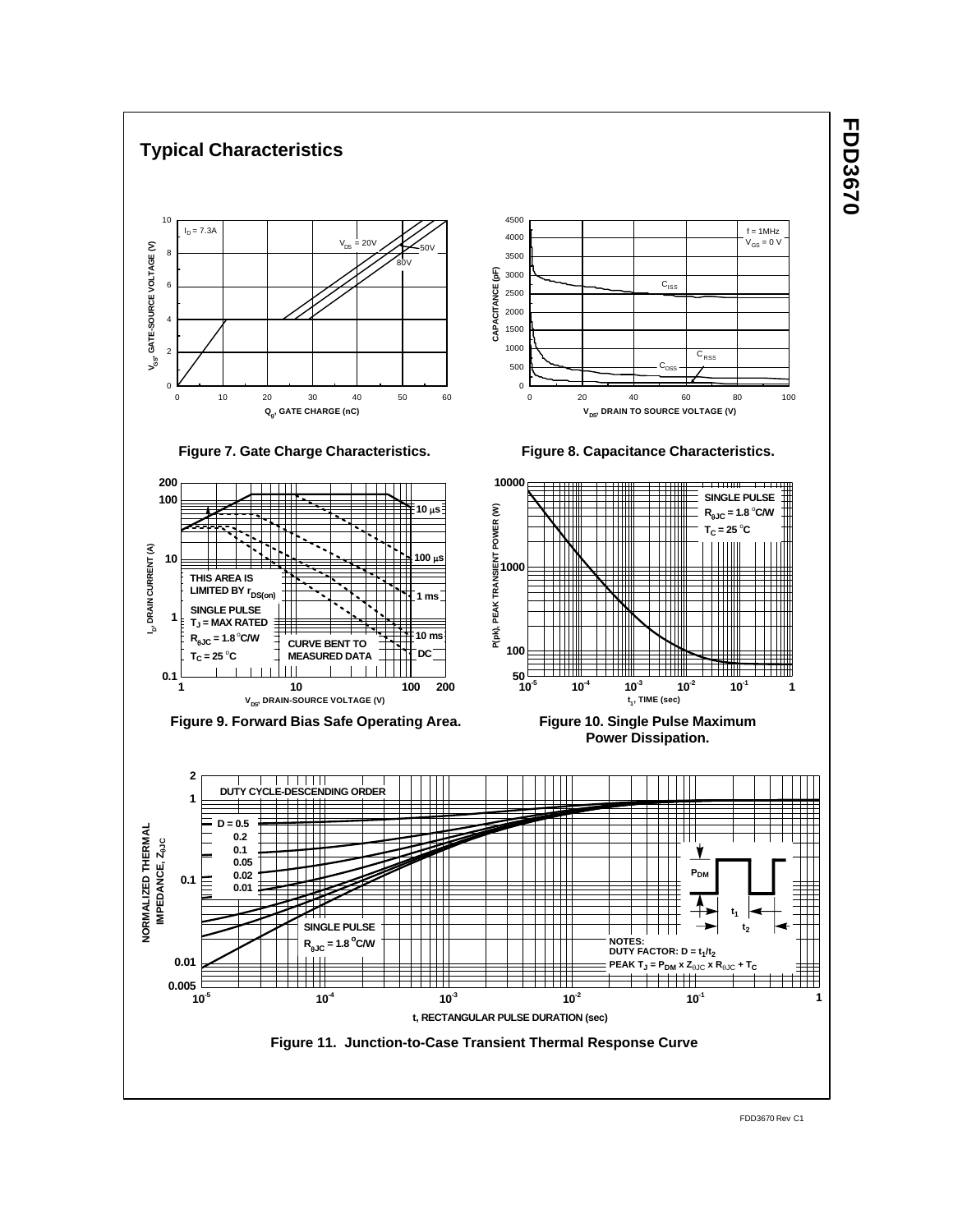



### **TRADEMARKS**

The following includes registered and unregistered trademarks and service marks, owned by Fairchild Semiconductor and/or its global subsidiaries, and is not intended to be an exhaustive list of all such trademarks.

AccuPower™ AX-CAP®\* BitSiC™ Build it Now™ CorePLUS™ CorePOWER™ *CROSSVOLT*™ CTL™ Current Transfer Logic™ DEUXPEED® Dual Cool™ EcoSPARK® EfficentMax™ ESBC™

Fairchild® Fairchild Semiconductor® FACT Quiet Series™ FACT® FAST® FastvCore™ FETBench™ FPS™ ®

FRFET® Global Power ResourceSM GreenBridge™ Green FPS™ Green FPS™ e-Series™ G*max*™ GTO™ IntelliMAX™ ISOPLANAR™ Marking Small Speakers Sound Louder and Better™ MegaBuck™ MICROCOUPLER™ MicroFET™ MicroPak™ MicroPak2™ MillerDrive™ MotionMax™ mWSaver® OptoHiT™ OPTOLOGIC<sup>®</sup> OPTOPLANAR®

F-PFS™

PowerTrench® PowerXS™ Programmable Active Droop™ QFET® QS™ Quiet Series™ RapidConfigure™ Saving our world, 1mW/W/kW at a time™ SignalWise™ SmartMax™ SMART START™ Solutions for Your Success<sup>™</sup> SPM® STEALTH™ SuperFET® SuperSOT™-3 SuperSOT™-6 SuperSOT™-8 SupreMOS® SyncFET™ ™ tm ®

Sync-Lock™ SYSTEM<sup>®\*</sup><br>GENERAL TinyBoost<sup>®</sup><br>TinyBuck<sup>®</sup> TinyCalc™ TinyLogic® TINYOPTO™ TinyPower™ TinyPWM™ TinyWire™ TranSiC™ TriFault Detect™ TRUECURRENT®\* μSerDes™



UniFET™ VCX™ VisualMax™ VoltagePlus™ XS™

\*Trademarks of System General Corporation, used under license by Fairchild Semiconductor.

### **DISCLAIMER**

FAIRCHILD SEMICONDUCTOR RESERVES THE RIGHT TO MAKE CHANGES WITHOUT FURTHER NOTICE TO ANY PRODUCTS HEREIN TO IMPROVE<br>RELIABILITY, FUNCTION, OR DESIGN. FAIRCHILD DOES NOT ASSUME ANY LIABILITY ARISING OUT OF THE APPLICATION O PRODUCT OR CIRCUIT DESCRIBED HEREIN; NEITHER DOES IT CONVEY ANY LICENSE UNDER ITS PATENT RIGHTS, NOR THE RIGHTS OF OTHERS. THESE SPECIFICATIONS DO NOT EXPAND THE TERMS OF FAIRCHILD'S WORLDWIDE TERMS AND CONDITIONS, SPECIFICALLY THE WARRANTY THEREIN, WHICH COVERS THESE PRODUCTS.

**LIFE SUPPORT POLICY**<br>FAIRCHILD'S PRODUCTS ARE NOT AUTHORIZED FOR USE AS CRITICAL COMPONENTS IN LIFE SUPPORT DEVICES OR SYSTEMS WITHOUT THE<br>EXPRESS WRITTEN APPROVAL OF FAIRCHILD SEMICONDUCTOR CORPORATION.

As used here in:

- 1. Life support devices or systems are devices or systems which, (a) are intended for surgical implant into the body or (b) support or sustain life, and (c) whose failure to perform when properly used in accordance with instructions for use provided in the labeling, can be reasonably expected to result in a significant injury of the user.
- 2. A critical component in any component of a life support, device, or system whose failure to perform can be reasonably expected to cause the failure of the life support device or system, or to affect its safety or effectiveness.

### **ANTI-COUNTERFEITING POLICY**

Fairchild Semiconductor Corporation's Anti-Counterfeiting Policy. Fairchild's Anti-Counterfeiting Policy is also stated on our external website, www.Fairchildsemi.com, under Sales Support.

Counterfeiting of semiconductor parts is a growing problem in the industry. All manufactures of semiconductor products are experiencing counterfeiting of their parts. Customers who inadvertently purchase counterfeit parts experience many problems such as loss of brand reputation, substandard performance, failed application, and increased cost of production and manufacturing delays. Fairchild is taking strong measures to protect ourselves and our customers from the proliferation of counterfeit parts. Fairchild strongly encourages customers to purchase Fairchild parts either directly from Fairchild or from Authorized Fairchild Distributors who are listed by country on our web page cited above. Products customers buy either from Fairchild directly or from Authorized Fairchild Distributors are genuine parts, have full traceability, meet Fairchild's quality standards for handing and storage and provide access to Fairchild's full range of up-to-date technical and product information. Fairchild and our Authorized Distributors will stand behind all warranties and will appropriately address and warranty issues that may arise. Fairchild will not provide any warranty coverage or other assistance for parts bought from Unauthorized Sources. Fairchild is committed to combat this global problem and encourage our customers to do their part in stopping this practice by buying direct or from authorized distributors.

#### **PRODUCT STATUS DEFINITIONS Definition of Terms**

| Datasheet Identification | <b>Product Status</b>   | <b>Definition</b>                                                                                                                                                                                      |
|--------------------------|-------------------------|--------------------------------------------------------------------------------------------------------------------------------------------------------------------------------------------------------|
| Advance Information      | Formative / In Design   | Datasheet contains the design specifications for product development. Specifications<br>may change in any manner without notice.                                                                       |
| Preliminary              | <b>First Production</b> | Datasheet contains preliminary data; supplementary data will be published at a later date. Fairchild Semiconductor reserves the right to make changes at any time without<br>notice to improve design. |
| No Identification Needed | <b>Full Production</b>  | Datasheet contains final specifications. Fairchild Semiconductor reserves the right to<br>make changes at any time without notice to improve the design.                                               |
| Obsolete                 | Not In Production       | Datasheet contains specifications on a product that is discontinued by Fairchild Semiconductor. The datasheet is for reference information only.                                                       |